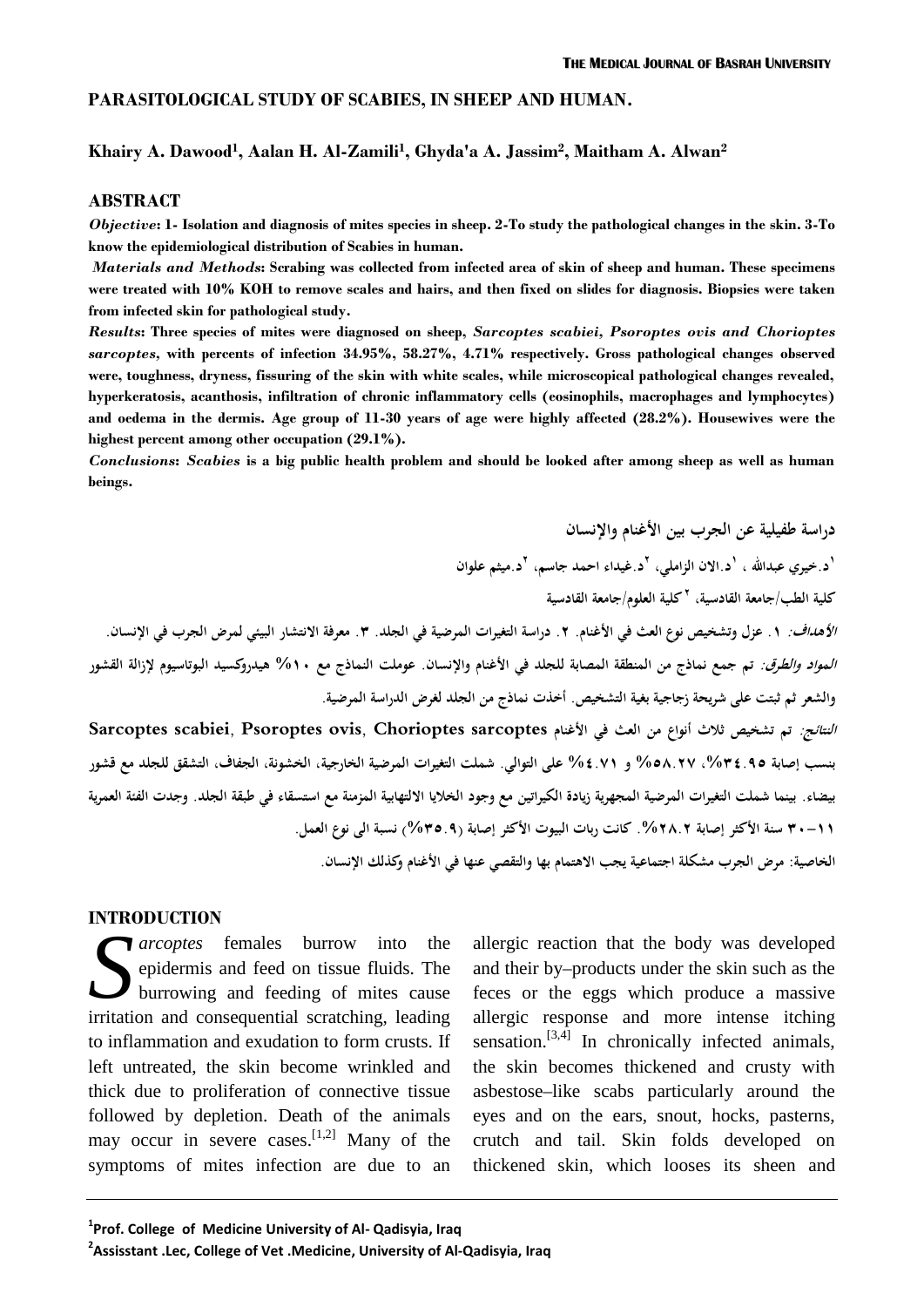become discoloured by a brownish–grey scruffiness. The hair may become long and curly in some animals and in severe cases, there may be foul odour.<sup>[3]</sup> *Psoroptes* non burrowing micros mites which are parasitic on mammalian skin and live on the body surface and in the ears of susceptible hosts<sup>[5,6]</sup> *Psoroptes ovis* cause an intense immuno-inflammatory response dominated by eosinophils accompanied by infiltration of lymphocytes. The skin become thickened, folded, scaly and with crust developed on its surface. So it becomes more damaged and losses its ability to protect the animals against bacterial secondary infections.<sup>[7]</sup> The mites graze the skin around the moist periphery of the lesion, feed on serous exudates. The sheep scab is of an allergic dermatitis initiated by feces of mites. [8] *Chorioptic* scab mite causes *chorioptic* mange in domestic animals especially in cattle, sheep, goats and horses.<sup>[9]</sup> Based on biological, morphological (6 and molecular genetic studies, two species of *Chorioptes* are recognized; *C.bovis and C. texanus* infected cattle, goats, horses, sheep, camels and rabbits.<sup>[10]</sup>

# **MATERIALS AND METHODS**

**Samples:** Samples were collected weekly from sheep which is showed clinical picture and gross lesions such as loss of hair, severe itching, crust and wrinkled skin. The wool was clipped out with scissors and then drops of glycerine were added on the edge of lesion to moisten the area then a skin scraping by a sharp scalpel number 21 deeply until blood begins to ooze. Scraping was distributed on several petridishes and all informations were written on them. These samples were transported directly to the parasitology laboratory for identification. [5]

Laboratory Test: Samples were placed in test Teaching tubes contain 5ml KOH 10%. The tubes were placed in water bath (80°c) for 15 min, then centrifuged with speed 2000 r.p.m for 5 min. The supernatent was discarded while the

sediment was mixed well in a test tube and one drop was drawn by a pipette and placed on glass slide then covered by cover slide ready for microscopical examination.<sup>[11]</sup> Fixation of positive cases of mites was done by adding one drop of Hoyer's solution on the samples that present on slide, mixed well then covered with cover slide.<sup>[6]</sup>

| <b>Hoyer's solution:</b> |                  |  |
|--------------------------|------------------|--|
| Arabic gum               | $30 \text{ gm}$  |  |
| Chloral hydrate          | $100 \text{ gm}$ |  |
| <b>Glycerine</b>         | 20 ml            |  |
| <b>Distilled water</b>   | 50 ml            |  |

These materials were mixed in a flask, heated in water bath  $(100^{\circ}c)$  for 3 hours and then this solution was filterated and placed in incubator  $(60^{\circ}c)$  for 24 hours, then cooled and saved until used. [12]

**Sectioning:** Biopsies (1-2cm) were taken from the infected skin and fixed in 10% formalin. After 3 days, processing was done depending on method of Banks<sup>[7]</sup> which includes fixation, dehydration in ascending concentration of ethyl alcohol, infiltration by wax, embedding in wax, sectioning, clearing, rehydration in descending concentration of ethyl alcohol, staining by H&E stains and then mounting. Data for human infection were obtained from Teaching Hospital of Diwania, which were distributed on the months of the year, sex and on 5 groups of occupation.

## **RESULTS**

One hundred forty-four cases were diagnosed in human clinically and in laboratory of Diwania Hospital. Infected males were 65(45%) while 79(55%) of females were infected. These cases were distributed to 5 groups of occupations (Table-1). Infection was commonest in housewives (29.1%) and lowest in children (10.4%).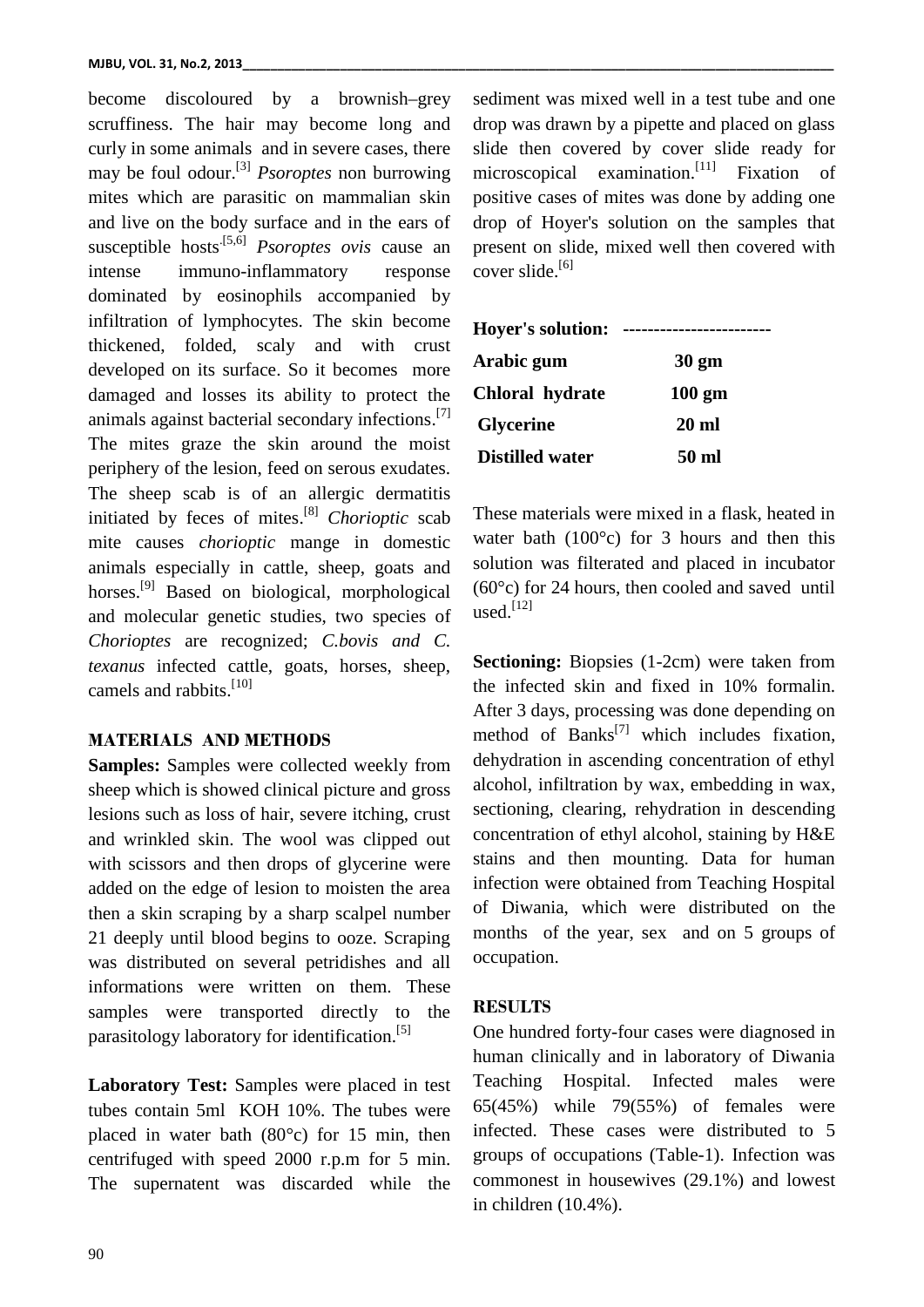|                | Occupation        | No. | $\frac{0}{0}$ |
|----------------|-------------------|-----|---------------|
|                | <b>Student</b>    | 25  | 17.3          |
| $\overline{2}$ | Workers           | 30  | 20.8          |
| 3              | <b>Farmers</b>    | 32  | 22.2          |
| $\overline{4}$ | <b>Housewives</b> | 42  | 29.1          |
| 5              | <b>Children</b>   | 15  | 10.4          |

*Table 1. The number and percent of infection of each Occupation*.

Laboratory diagnosis: microscopical diagnosis was revealed two species. First was *Sarcoptes scabiei* which is round in shape with four pairs of short legs especially 3rd and 4th pairs, the last pair not extend much out of the body

margin. The ventral surface characterized by the epimeres which form Y shaped (Fig-1). Ninetytwo cases out of 144(63%) were infected by this parasite.



*Fig 1. Ventral surface of Sarcoptes scabiei 25X.*

The second species identified is *Psoroptes ovis*. It has an oval shaped body with four pairs of long hairy legs which extend out of the body margin especially the first two pairs (Fig-2). Fifty-two cases (37%) were infected by this parasites.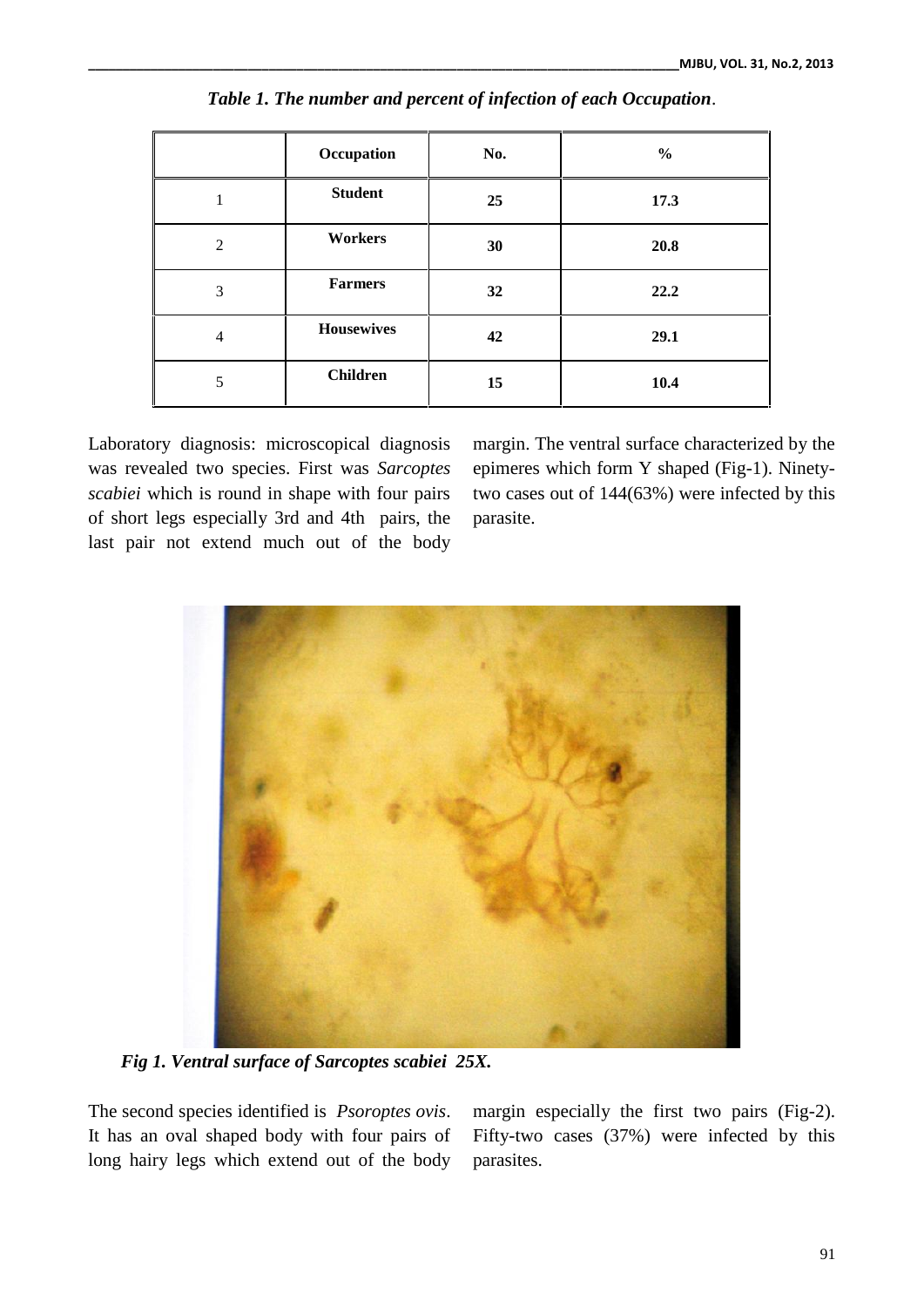

*Fig 2. Ventral view of male Psroptes ovis a. Two adanal suckers b.empodial suckers of legs 25X.*

**Scabies in sheep (Mange):** The same specieses (*S.scabiei and P. ovis)* that infect human were also isolated from sheep except the third species (*Chorioptes)*which was found in sheep only (Fig-3). There are variations in percents of

infection of these parasites in sheep. *P.ovis* was the highest rate (58.32%) while *S. scabiei was* (34.65%) whereas *Chorioptes* was the lowest rate of infection  $(3.34%)$ .



*Fig 3. Ventral surface of chorioptes male, a. showing two adanal suckers, b. short fourth pair of legs. 25X*

## **Pathological Changes**:

*Gross appearance:* In human, skin lesions were present on the back of hands, between the digits, grion, umbilicus, axillae, penis, buttocks and back. The patients were suffer from intense

itching with scraching and bleeding. The lesions were visible by necked eyes and showed redness of infected area, small vesicles, papules, and pastules. Urticaria and eczema were noticed in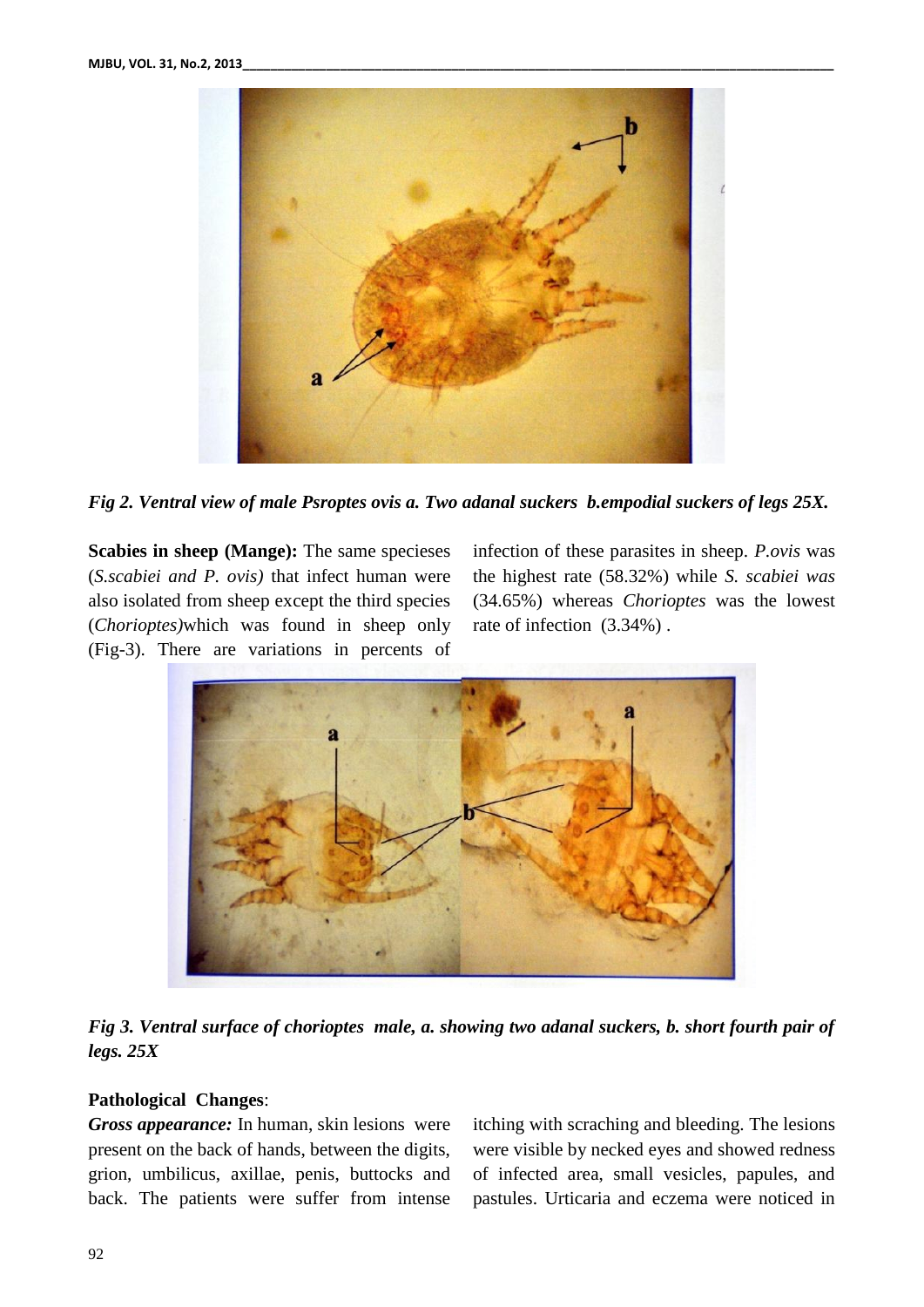chronic cases. In animals cases, *S. scabiei* was isolated from the head, neck, back, and tail, while *P. ovis* concentrated on the back region, shoulder, abdomen and tail. *Chorioptes spp*. were isolated from the legs, shoulder and flanks. Gross pathological changes, were shelding of wool, yellow white crust, and thickened layers of scales. Redness and vesicles were noticed at the margin of the infected area. Sometimes due to rubbing with an objects, bleeding occur. Therefore, blood clot, scar, and serous or suppurative exudate were present.

### **Histopathological changes:**

The epidermis appeared with waves due to variation in thickening and wrinkled skin with tunnels of mites (Fig-4). Acanthosis and hyperkeratosis also present (Fig-5) in comparison with normal skin (Fig-6). Cellular infiltration occurred in inflamed area such as lymphocytes, eosinophils, macrophages, and neutrophils. Cross section of skin specimens included the tunnles and revealed females, larvae and eggs of mites. In epidermis, there was fibroblasia surrounded the hair follicles. The epithelial cells in epidermis were intensely basophilic.



*Fig 4. Thickening of skin of sheep with tunnels of mites (a ), H.&E. stain 40X.*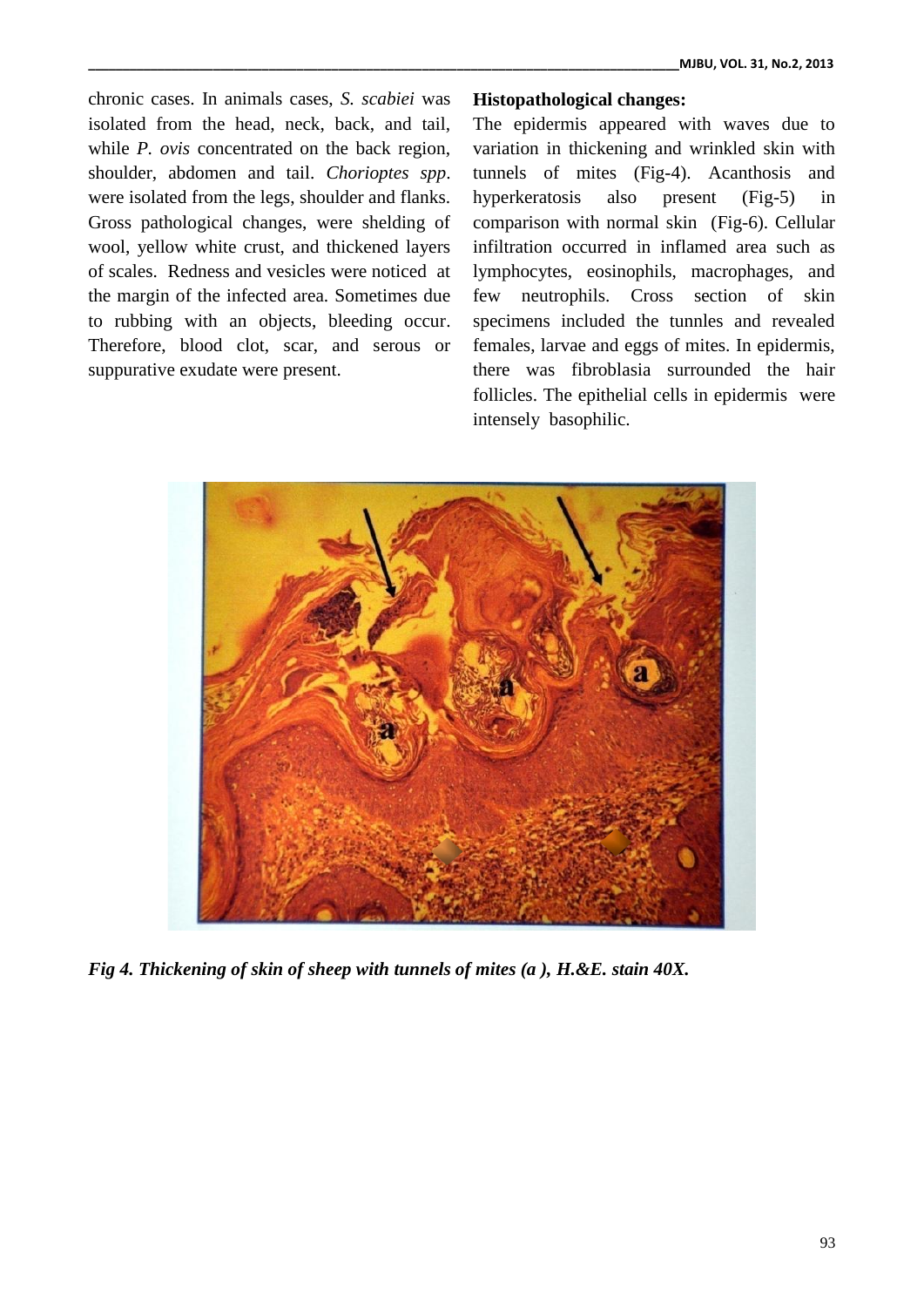

*Fig 5. Hyperkeratinization of squamous layer of epidermis with several tunnels of mites (a), H.& E. stain, 40X.*



*Fig 6. Normal skin of sheep with normal thickness of epidermis, normal hair follicles (a) with sebaceous gland (b), H.&E. stain 40X.*